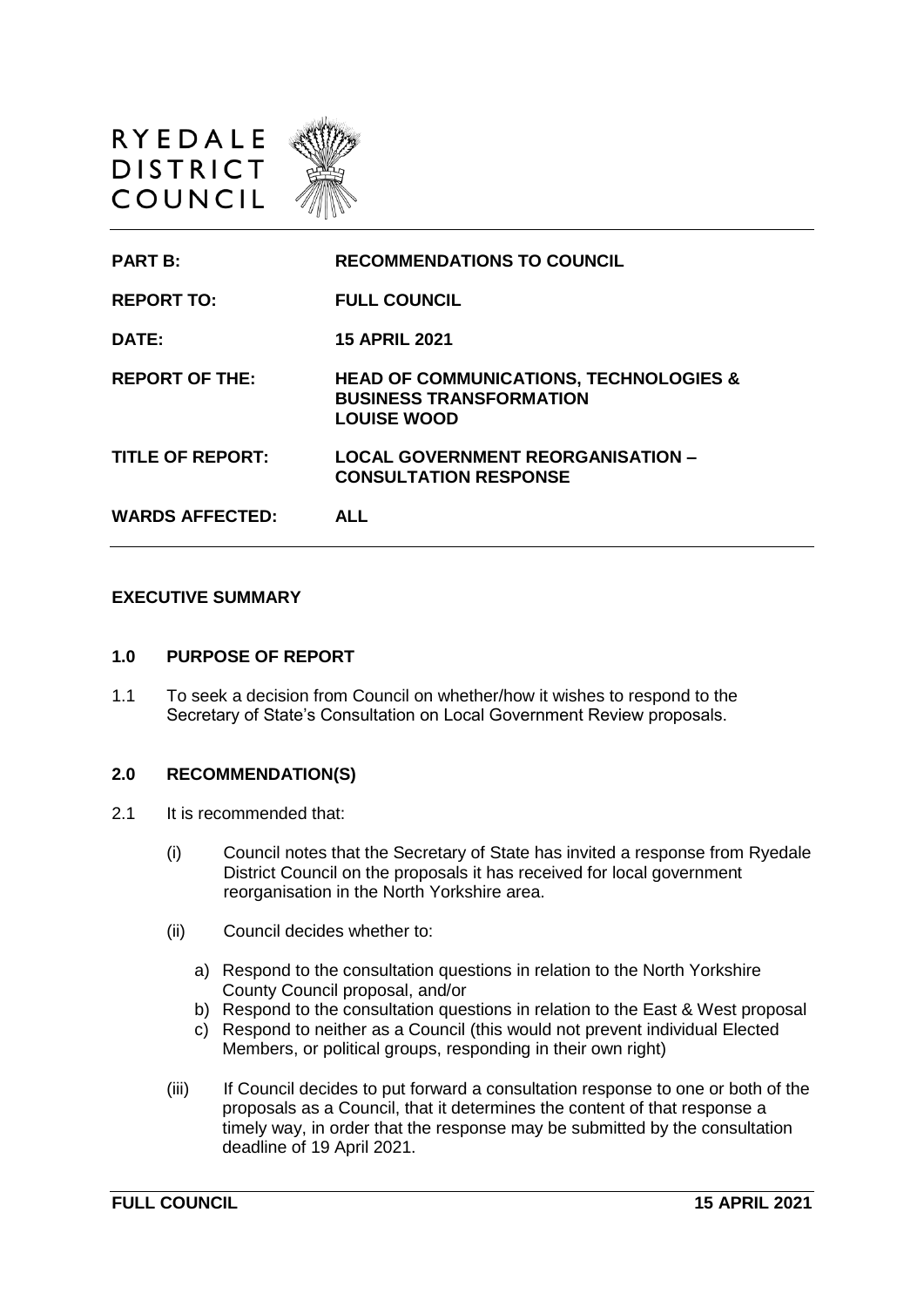## **3.0 REASON FOR RECOMMENDATION(S)**

- 3.1 The Secretary of State has formally invited Ryedale District Council to respond to his consultation on the two proposed models of local government reorganisation for North Yorkshire.
- 3.2 Responding to the Secretary of State's consultation is not a requirement (it is an invitation, not an obligation). However the Council has received legal advice that Elected Members should make a decision formally on whether or not the Council will, or will not, make a consultation response as a Council.
- 3.3 The Secretary of State has allowed until 19 April 2021 for responses to the consultations, after which he will make his "minded-to" decision on how to proceed. Should Council wish to respond to the consultation as a Council, the response will need to be provided by this deadline.

### **4.0 SIGNIFICANT RISKS**

- 4.1 If Council does not make a decision on whether or not to respond to the Secretary of State's consultation, there is a risk that this will be queried later by members of the public.
- 4.2 Should Council decide to provide a consultation response as a Council, it will need to determine the content of that response at the Council meeting on 15 April 2021. If it does not do so, there is a risk that a response that represents the democraticallydecided view of the Full Council will not be able to be submitted by the Secretary of State's deadline of 19 April 2021.

# **5.0 POLICY CONTEXT AND CONSULTATION**

- 5.1 On 9 October 2020, the Secretary of State invited the councils in North Yorkshire to submit proposals for unitary local government. The invitations were for proposals for a single tier of local government, and could be submitted by a council individually, or jointly with other councils receiving the invitation. The invitation required outline proposals to be submitted by 9 November 2020, and, if a full proposal had not been submitted by that date, it required that it be submitted as soon as practicable thereafter and no later than 9 December 2020.
- 5.2 At an Extraordinary Meeting of Council on 4 November, in response to the Secretary of State's invitation, this Council resolved to submit the Case for Change by 9 November. The Case for Change was an outline proposal to create a two unitary model of local government reorganisation on East & West lines. Council also resolved that the Chief Executive be authorised to finalize the Case for Change, and submit the final proposal to MHCLG to comply with the deadline of 9 December 2021.
- 5.3 At the Extraordinary Meeting, Council members were advised that North Yorkshire County Council had prepared a proposal to merge the county council with the seven district and borough councils, with City of York Council remaining as a separate unitary council.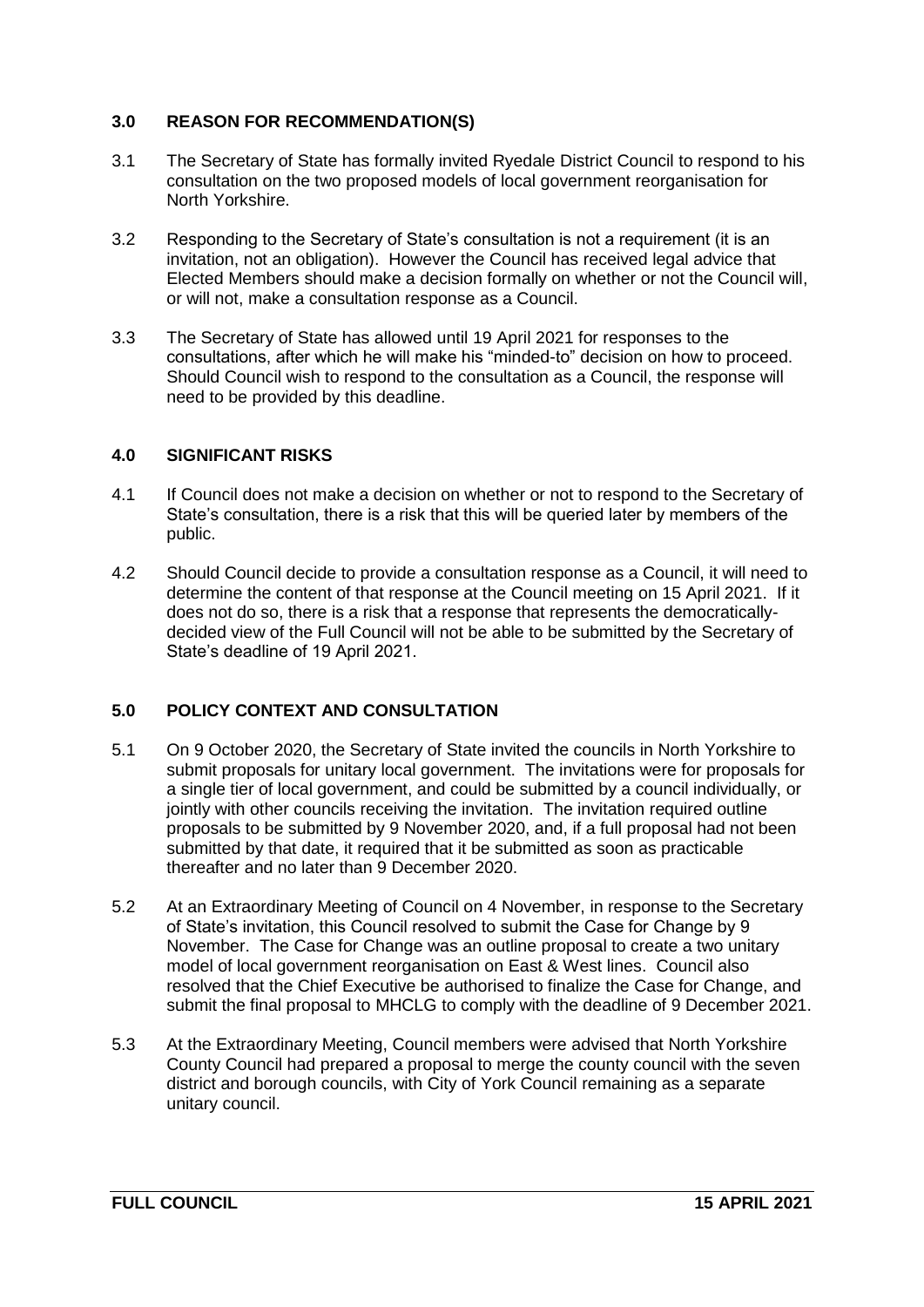- 5.4 Before implementing a proposal for reorganisation, the Secretary of State is required to consult any local authority that is affected by the proposal (but which has not submitted it), and any such other persons as he considers appropriate. A copy of the full list of consultees which the Secretary of State has contacted is available at Appendix C.
- 5.5 On 23 February 2021, members were advised by the Chief Executive Officer that the Secretary of State was commencing formal consultation, and was therefore seeking the views on the two proposals for North Yorkshire that had been submitted in response to his invitation, namely:
	- The East & West proposal submitted by Craven District Council, Harrogate Borough Council, Richmondshire District Council, Ryedale District Council, Scarborough Borough Council and Selby District Council
	- The proposal submitted by North Yorkshire County Council

A copy of the Ministerial statement of 22 February is at Appendix B.

- 5.6 The consultation asks a number of specific questions about each proposal to help inform the Secretary of State's assessment of the proposals. These questions are set out in Appendix D.
- 5.7 The Secretary of State has made it clear that the consultation it is not a referendum, so it is not a vote for one proposal over another. Rather it is a means to seek local views on the specific questions set out in Appendix D in relation to each proposal. It is therefore possible to support both proposals, support one proposal, or support neither proposal, whilst answering the specific consultation questions.
- 5.8 The decision on which proposal, if any, to implement in an area, sits with the Secretary of State.
- 5.9 In making this decision, which is subject to Parliamentary approval, the Secretary of State has advised that he will make a balanced judgement, assessing the two proposals against the three criteria set out in the statutory guidance accompanying the invitation (set out in Appendix A) and having regard to all representations received (including responses to the consultation) and to all other relevant information available to him.
- 6.0 The Secretary of State has allowed until 11.45pm on 19 April 2021 for representations to be made in response to the consultation, after which he will make his "minded-to" decisions. Presuming that he decides that a unitary proposal should go ahead, then parliamentary orders will be drafted. These are anticipated to be finalized by summer of 2021, and would give the powers required to establish the new unitary authorities.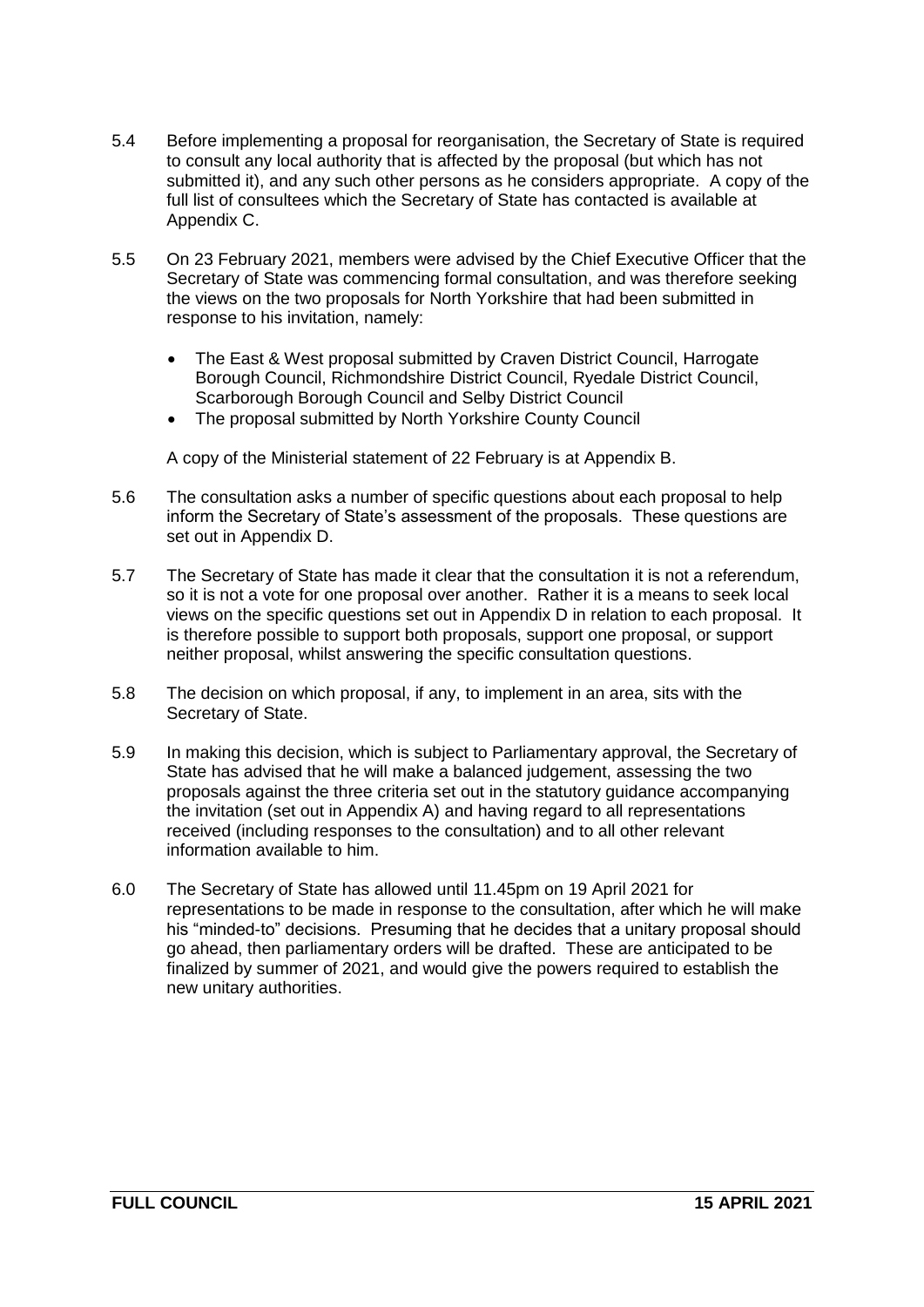# **REPORT**

### **6.0 REPORT DETAILS**

- 6.1 Council is requested to make a decision whether or not to respond, as a Council body, to the Secretary of State's consultation on the proposals he has received relating to North Yorkshire.
- 6.2 The consultation requires those who respond to complete a separate response for each of the two proposals before government.
- 6.3 Council may decide to provide a consultation response on the East & West model (which Council previously resolved to submit), the model submitted by North Yorkshire County Council, both models, or neither model.
- 6.4 Regardless of whether or not the Council, as a body, decides to provide a response, individual Elected Members, and/or political groups, may respond to the consultation in their own right.
- 6.5 Should Ryedale District Council decide to provide a Council response to one or both of the models, agreement would need to be reached by Council on the content of that response in sufficient time to enable submission to be made prior to the deadline of 11.45pm on 19 April 2021.
- 6.6 Officers from Harrogate, Craven, Richmondshire, Scarborough and Selby Councils have collaborated in the preparation of material that could be used to inform Elected Members' deliberations on a possible consultation response on each model. This is provided for information at Appendix E.

### **7.0 IMPLICATIONS**

- 7.1 The following implications have been identified:
	- a) Financial

Whilst local government reform (should the Secretary of State decide to go ahead) will impact on all aspects of the Council's activity, including its finances, there are no financial implications associated with this particular decision.

b) Legal

Councils involved in the East & West model have received advice that there is no legal obligation to respond to the consultation, but that a formal decision should be made by elected members on whether or not to do so.

c) Other (Equalities, Staffing, Planning, Health & Safety, Environmental and Climate Change, Crime & Disorder) Whilst local government reform (should the Secretary of State decide to go ahead) will impact on all aspects of the Council's activity, there are no specific implications relating to this decision.